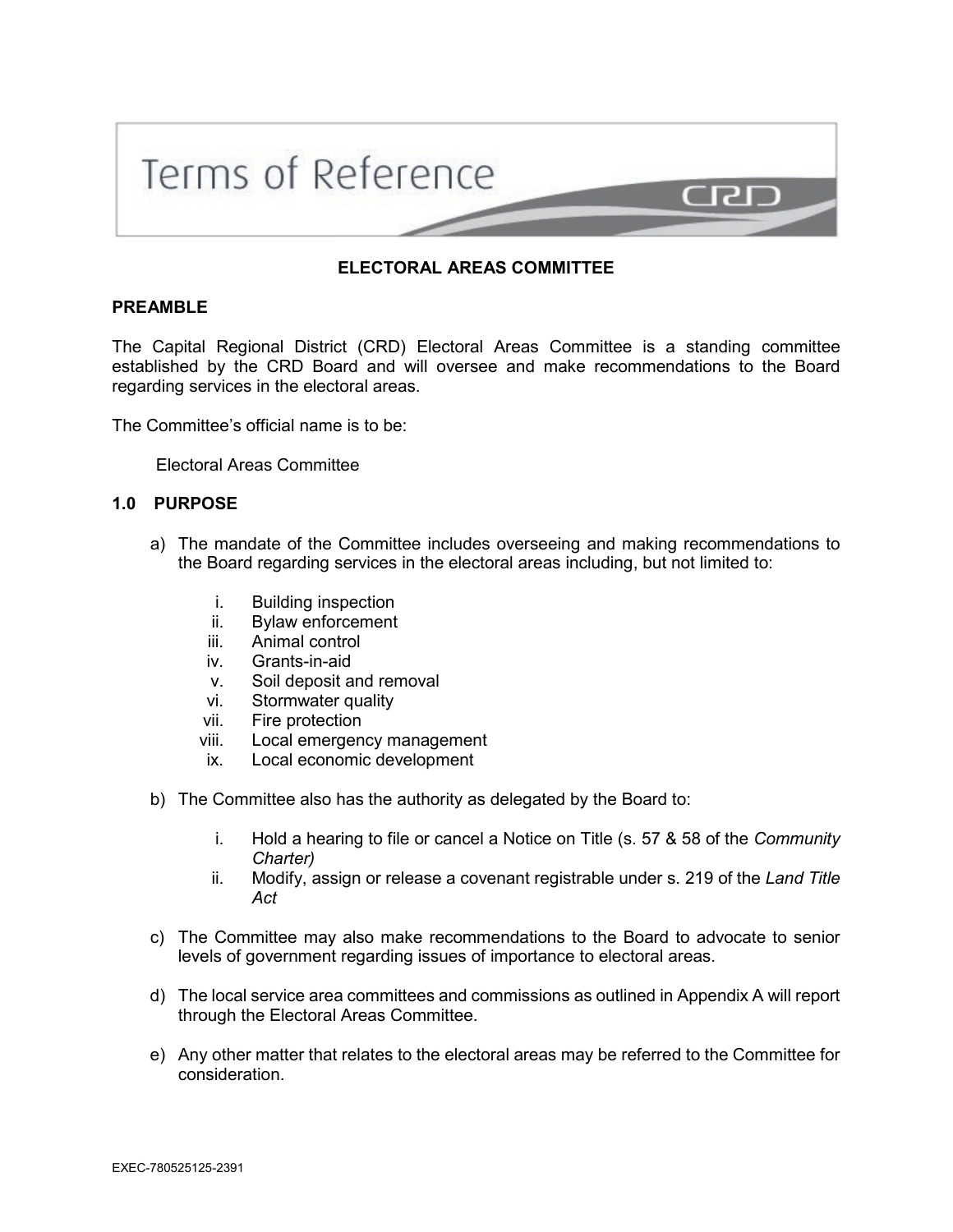# **2.0 ESTABLISHMENT AND AUTHORITY**

- a) The Committee will make recommendations to the Board; and
- b) The Board Chair will appoint the Committee Chair, Vice Chair and Committee members annually.

# **3.0 COMPOSITION**

- a) Committee members will include the Director from each of the electoral areas: Juan de Fuca, Salt Spring Island, and Southern Gulf Islands;
- b) All Board members are permitted to participate in standing committee meetings, but not vote, in accordance with the CRD Board Procedures Bylaw; and
- c) First Nation members are permitted to participate in standing committee meetings at their pleasure, in accordance with the CRD Procedures Bylaw, where the Nation has an interest in matters being considered by the committee.

# **4.0 PROCEDURES**

- a) The Committee shall meet on a monthly basis, except August, and have special meetings as required;
- b) The agenda will be finalized in consultation between staff and the Committee Chair and any Committee member may make a request to the Chair to place a matter on the agenda through the Notice of Motion process;
- c) With the approval of the Committee Chair and the Board Chair, Committee matters of an urgent or time sensitive nature may be forwarded directly to the Board for consideration; and
- d) A quorum is a majority of the Committee membership and is required to conduct Committee business.

### **5.0 RESOURCES AND SUPPORT**

- a) The General Managers of the Planning & Protective Services and Finance & Technology departments will act as liaison to the committee; and
- b) Minutes and agendas are prepared and distributed by the Corporate Services Department.

*Approved by CRD Board December 8, 2021*